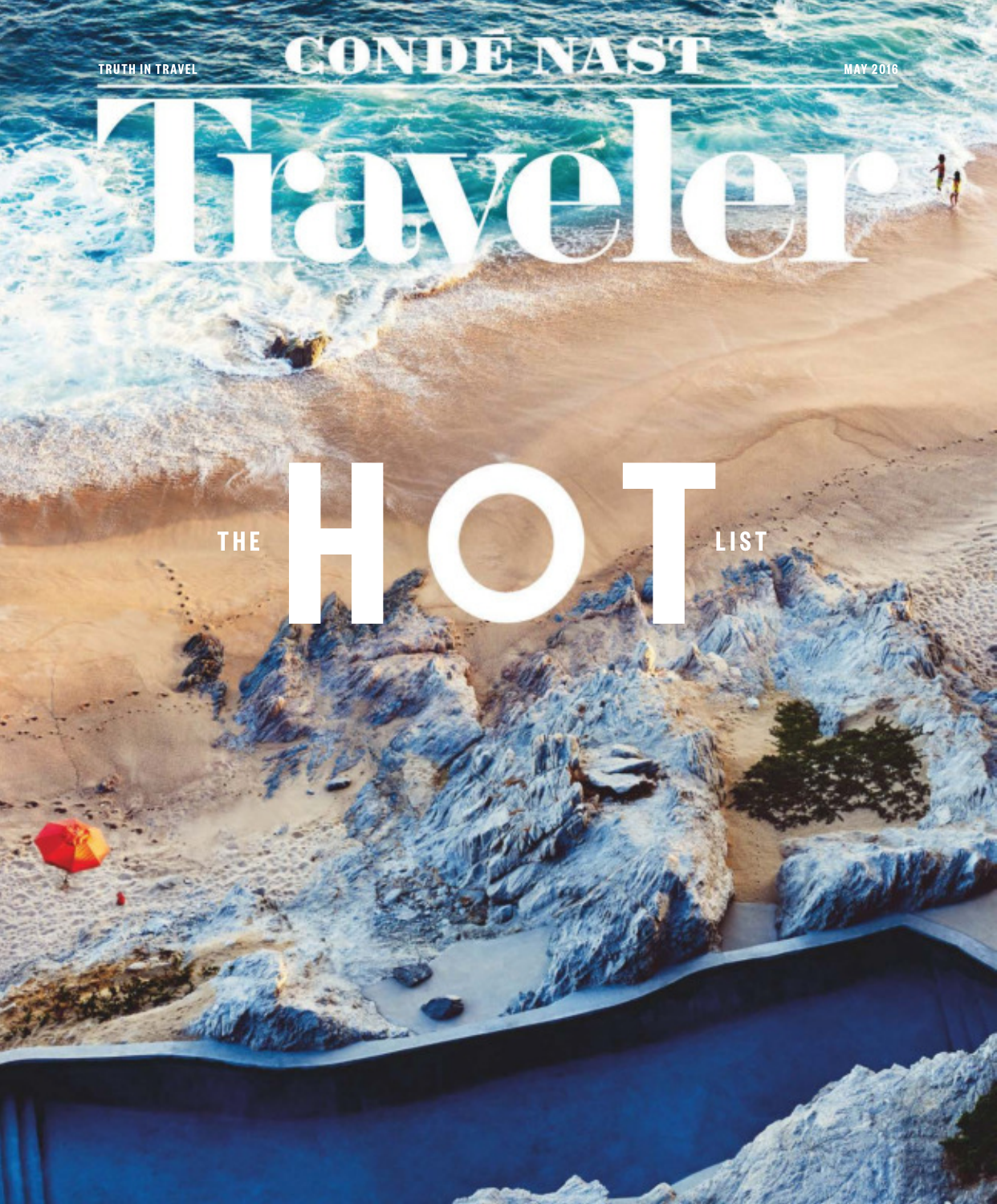

## BEST NEW HOTELS **AND** RESORTS **IN THE** WORLD

Turn the page and open the gatefold for the complete list of winners ...  $\blacksquare$ 



...